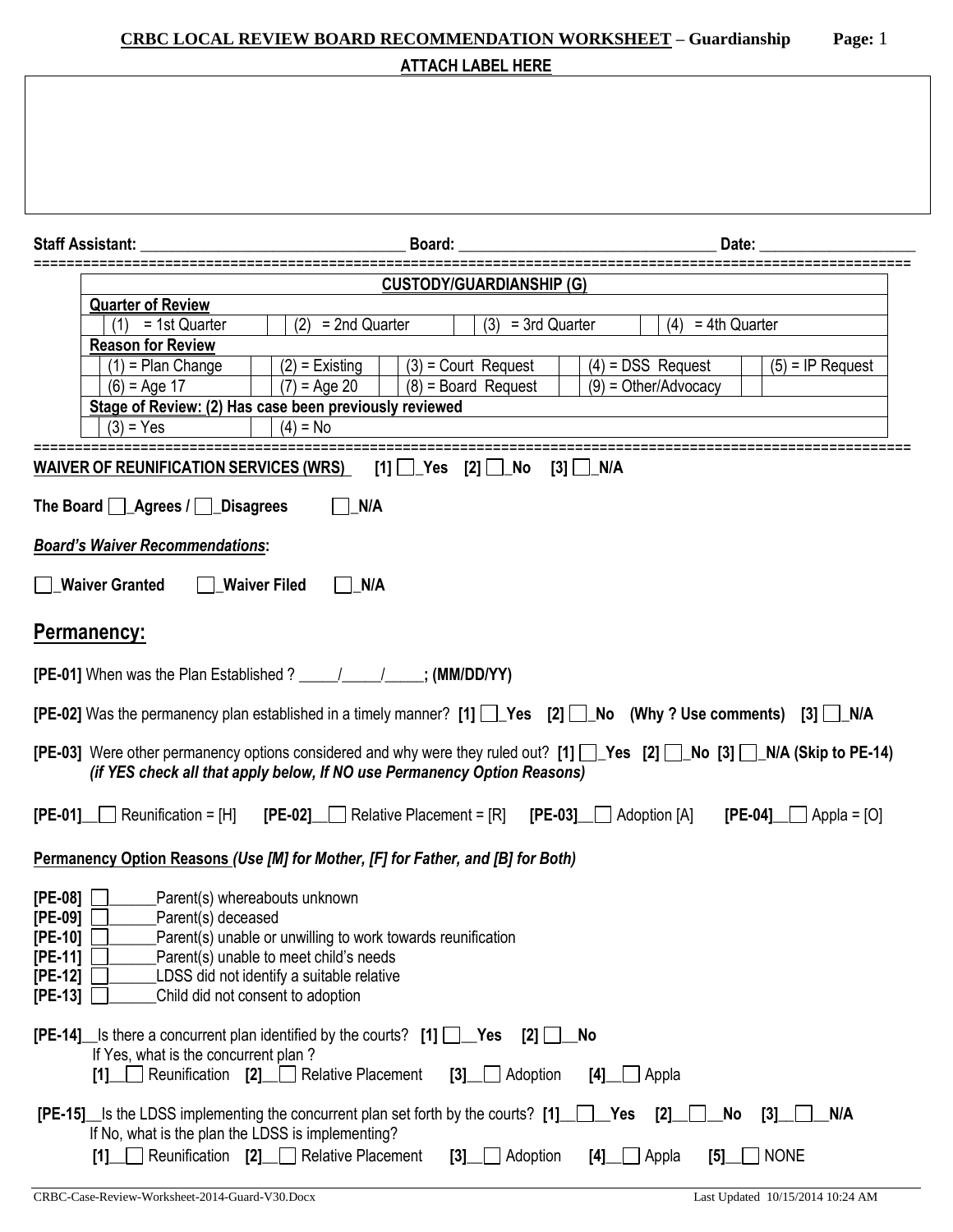| <b>CRBC LOCAL REVIEW BOARD RECOMMENDATION WORKSHEET – Guardianship</b> | Page: 2 |
|------------------------------------------------------------------------|---------|
|                                                                        |         |

**[PE-16]** Does the Local Board Agree that the appropriate Concurrent Planning took place according to State and Federal guidelines?  $[1]$   $\bigcap$  Yes  $[2]$   $\bigcap$  No

**[PE-17]\_\_**Is Birth parent incarcerated ? **[1]\_\_ \_\_Yes [2]\_\_ \_\_No [3]\_\_ \_\_Unknown**

**[PE-18]\_\_**Did child/youth consent to adoption ? [\_\_\_\_] *(Use the codes below to enter above)*

| Code | <b>Description</b>                               |
|------|--------------------------------------------------|
|      | Yes                                              |
| 2    | Child DID NOT want to be adopted                 |
| 3    | N/A under age of consent                         |
|      | <b>Unknown</b>                                   |
| 5    | No, (medically fragile or mental health reasons) |
| 6    | Yes, with conditions                             |

**[PE-19]** Did child/youth receive adoptive counseling in last 6 months ? [1]  $\Box$  Yes [2]  $\Box$  No [3]  $\Box$  N/A

**[PE-20]\_\_** How long has the child/youth had a plan of **Custody/Guardianship** ?

[1]\_\_\_\_ 0 to 6 months  $[2]$  7 to 11 months<br> $[3]$  1 year to 2 year  $\_$ 1 year to 2 years  $[4]$   $2$  year to 3 years [5] 3 years or more

#### **Board's Permanency Recommendations**

| <b>[PE-21]</b> [1] <b>PE-21]</b> [1] <b>Pes, The Board Agrees</b> with the Departments <b>Permanency</b> plan.  |
|-----------------------------------------------------------------------------------------------------------------|
| No, The Board Disagrees with the Departments Permanency plan.<br>$\begin{array}{c c} \hline \end{array}$        |
| If NO, what Permanency Plan does the Board Recommend? And Why?                                                  |
| <b>[PE-22]</b> [1] Reunification [2] Relative Placement [3] Adoption [4] Appla                                  |
| [PE-23] Permanency Comments: (Use back page for more)                                                           |
|                                                                                                                 |
|                                                                                                                 |
|                                                                                                                 |
| <b>Termination of Parental Rights (TPR)</b>                                                                     |
| $[TP-01]$ Was TPR filed ? [1] $\Box$ Yes [2] $\Box$ No (Go to TPR Petition)                                     |
| $[TP-02]$ If filed, was TPR filed timely ? $[1]$ $\Box$ Yes $[2]$ $\Box$ No<br>$[3]$ $\Box$ N/A                 |
| $[3]$ $\Box$ N/A                                                                                                |
| <b>Filed Notice of Objection: (If TPR filed)</b>                                                                |
| $[TP-04]$ Mother $[1]$ $\Box$ Yes $[2]$ $\Box$ No $[3]$ $\Box$ N/A<br>$[4]$ $\Box$ Unknown                      |
| $[TP-05]$ Father $[1]$ $\rightarrow$ Yes $[2]$ $\rightarrow$ No $[3]$ $\rightarrow$ N/A<br>$[4]$ $\Box$ Unknown |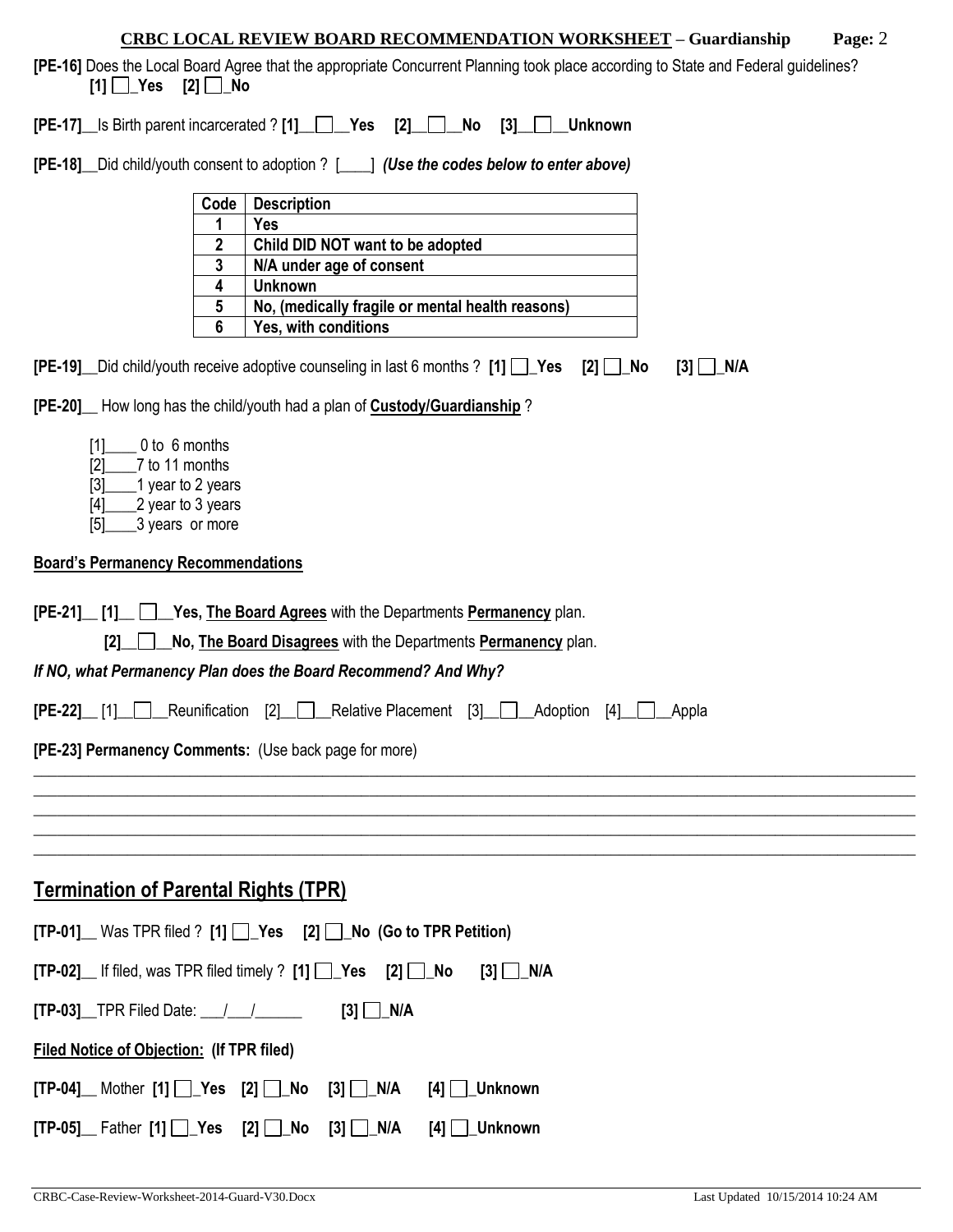| <b>CRBC LOCAL REVIEW BOARD RECOMMENDATION WORKSHEET - Guardianship</b><br>Page: 3                                                                                                                                                       |
|-----------------------------------------------------------------------------------------------------------------------------------------------------------------------------------------------------------------------------------------|
| <b>[TP-06]</b> Was Publication made for Parent whose whereabouts are Unknown ? [1] $\Box$ Yes [2] $\Box$ No [3] $\Box$ N/A                                                                                                              |
| <b>TPR Filed</b>                                                                                                                                                                                                                        |
| $[TP-07]$ TPR Hearing Date: $\angle$ / $\angle$ [3] $\Box$ N/A                                                                                                                                                                          |
| $[TP-08]$ TPR Granted: $[1]$ $\Box$ Yes $[2]$ $\Box$ No                                                                                                                                                                                 |
| $[TP-09]$ TPR Granted Date: $\frac{1}{\sqrt{2}}$                                                                                                                                                                                        |
| $[TP-10]$ Was TPR APPEALED ?: $[1]$ $[2]$ $[3]$ $[3]$ $[3]$ $[4]$ $[4]$ $[2]$ $[5]$ $[3]$ $[5]$ $[5]$ $[6]$ $[7]$                                                                                                                       |
| $[TP-11]$ Did Appeal delay TPR? $[1]$ Yes $[2]$ No $[3]$ N/A                                                                                                                                                                            |
| $[2]$ No<br><b>[TP-12]</b> Does Local Board Agree that TPR was done timely? [1] <b>Pes</b><br>$[3]$ $\Box$ N/A                                                                                                                          |
| <b>TPR Petition (Only if TPR is NOT Filed)</b>                                                                                                                                                                                          |
| The Board recommends that a petition for TPR: $[TP-13]$ [1] be filed OR, 12] be granted                                                                                                                                                 |
| [TP-14] The Board finds that F.L. Article 5-525.1, applies, because it requires action for TPR due to;                                                                                                                                  |
| $[TP-14-a]$ _ $[1]$ child in care 15 out of 22 months;<br>$[TP-14-b]$ $[2]$ abandoned infant;<br>[TP-14-c]_conviction/incarceration; [M] □_Mother [F] □_Father [B] □_Both.                                                              |
| [TP-15] [1] NOT be filed OR, [2] NOT be granted because:<br>$[TP-16]$ $[1]$ the child has been placed with relatives,<br>[2] DSS failed to provide required reunification services, or<br>[3] there is a compelling reason not to file. |
| [TP-17] TPR Comments: (Use back page for more)                                                                                                                                                                                          |
|                                                                                                                                                                                                                                         |
|                                                                                                                                                                                                                                         |
| <b>CASE PLANNING</b>                                                                                                                                                                                                                    |
| $[CP-01]$ Were efforts made to involve the family in the case planning process? [1] $\Box$ Yes<br>$[2]$<br>No.                                                                                                                          |
| [CP-02] Did the child/youth have a Family Involvement Meeting (FIM) prior to entry? [1] [CP-02]<br>$[2]$ $\Box$<br><b>Unknown</b>                                                                                                       |
| If yes dates:<br>$[CP-03]$ (date#1) /<br>$[CP-04]$<br>(data#2)<br>$[CP-05]$<br>(data#3)<br>$[CP-06]$ (date#4)                                                                                                                           |
| <b>[CP-07]</b> If no, has a Family Involvement Meeting been scheduled? [1] <b>Pes</b><br>[2]<br><b>No</b>                                                                                                                               |
| [CP-08] Case Planning Comments: (Use back page for more)                                                                                                                                                                                |
|                                                                                                                                                                                                                                         |
|                                                                                                                                                                                                                                         |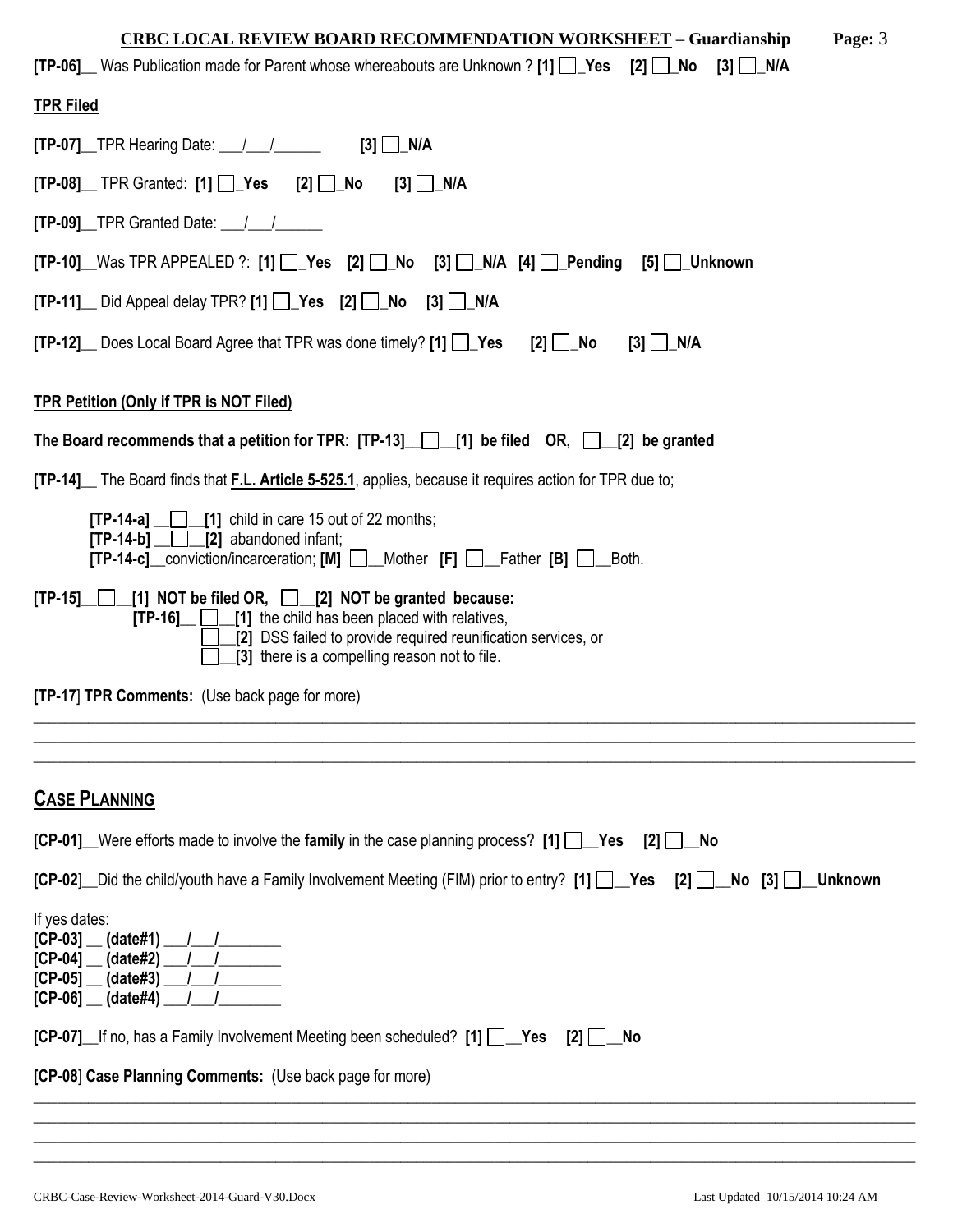#### **SERVICE AGREEMENT**

**[SA-01]\_\_**Is there a signed service agreement ?

**[1]\_\_ \_\_Yes [2]\_\_ \_\_No** 

**[4]\_\_ \_\_Worker reported signed service agreement but did not provide documentation to support.** 

**[SA-02]\_\_**If there is a signed service agreement, **who SIGNED it** ? **(Check all that apply)**

| Youth<br>[1]                |  |
|-----------------------------|--|
| <b>Mother</b><br>[2]        |  |
| <b>Father</b><br>[3]        |  |
| <b>Both</b><br>$[4]$        |  |
| <b>Relative</b><br>[5]      |  |
| Guardian<br>[6]             |  |
| <b>Fictive Kin</b><br>$[7]$ |  |
| <b>Other</b><br>[8]         |  |

**[SA-03]\_\_**Date of last signed service agreement **\_\_\_/\_\_\_/\_\_\_\_\_\_\_\_ (MM/DD/YYYY)**

**[SA-04**] **Service Agreement Comments:** (Use back page for more)

|  | <b>Emancipation/Independence: (Is Child 14 years old and older?)</b> [1] $\Box$ Yes [2] $\Box$ No (SKIP Section) |  |  |  |  |
|--|------------------------------------------------------------------------------------------------------------------|--|--|--|--|
|--|------------------------------------------------------------------------------------------------------------------|--|--|--|--|

\_\_\_\_\_\_\_\_\_\_\_\_\_\_\_\_\_\_\_\_\_\_\_\_\_\_\_\_\_\_\_\_\_\_\_\_\_\_\_\_\_\_\_\_\_\_\_\_\_\_\_\_\_\_\_\_\_\_\_\_\_\_\_\_\_\_\_\_\_\_\_\_\_\_\_\_\_\_\_\_\_\_\_\_\_\_\_\_\_\_\_\_\_\_\_\_\_\_\_\_\_\_\_\_\_\_\_\_\_\_\_\_\_ \_\_\_\_\_\_\_\_\_\_\_\_\_\_\_\_\_\_\_\_\_\_\_\_\_\_\_\_\_\_\_\_\_\_\_\_\_\_\_\_\_\_\_\_\_\_\_\_\_\_\_\_\_\_\_\_\_\_\_\_\_\_\_\_\_\_\_\_\_\_\_\_\_\_\_\_\_\_\_\_\_\_\_\_\_\_\_\_\_\_\_\_\_\_\_\_\_\_\_\_\_\_\_\_\_\_\_\_\_\_\_\_\_ \_\_\_\_\_\_\_\_\_\_\_\_\_\_\_\_\_\_\_\_\_\_\_\_\_\_\_\_\_\_\_\_\_\_\_\_\_\_\_\_\_\_\_\_\_\_\_\_\_\_\_\_\_\_\_\_\_\_\_\_\_\_\_\_\_\_\_\_\_\_\_\_\_\_\_\_\_\_\_\_\_\_\_\_\_\_\_\_\_\_\_\_\_\_\_\_\_\_\_\_\_\_\_\_\_\_\_\_\_\_\_\_\_ \_\_\_\_\_\_\_\_\_\_\_\_\_\_\_\_\_\_\_\_\_\_\_\_\_\_\_\_\_\_\_\_\_\_\_\_\_\_\_\_\_\_\_\_\_\_\_\_\_\_\_\_\_\_\_\_\_\_\_\_\_\_\_\_\_\_\_\_\_\_\_\_\_\_\_\_\_\_\_\_\_\_\_\_\_\_\_\_\_\_\_\_\_\_\_\_\_\_\_\_\_\_\_\_\_\_\_\_\_\_\_\_\_

| Code | <b>Description</b>               |
|------|----------------------------------|
|      | Yes                              |
| 2    | No                               |
| 3    | <b>Medically Fragile</b>         |
|      | <b>Mental Health Reasons</b>     |
| 5    | No, in Juvenile Justice Facility |
| 6    | <b>Correctional Facility</b>     |
|      | OTHER:                           |

**[EI-01]\_\_**Is youth receiving appropriate services to adequately prepare for independent living when the he/she leaves out-of-home care? **[\_\_\_\_] (Use the codes above)**

| [EI-02] Has LDSS or another agency assessed youth for independent living skills? [101] (Use the codes above) |  |  |
|--------------------------------------------------------------------------------------------------------------|--|--|
| [EI-03] Is youth receiving required Independent Living Skills? [1] J Yes [2] No [3] NA                       |  |  |

**[EI-04]\_\_**Does Board agree that youth is receiving appropriate Independent Living Skills? **[1]\_\_ \_Yes [2]\_\_ \_No [3]\_\_ \_N/A**

\_\_\_\_\_\_\_\_\_\_\_\_\_\_\_\_\_\_\_\_\_\_\_\_\_\_\_\_\_\_\_\_\_\_\_\_\_\_\_\_\_\_\_\_\_\_\_\_\_\_\_\_\_\_\_\_\_\_\_\_\_\_\_\_\_\_\_\_\_\_\_\_\_\_\_\_\_\_\_\_\_\_\_\_\_\_\_\_\_\_\_\_\_\_\_\_\_\_\_\_\_\_\_\_\_\_\_\_\_\_\_\_\_ \_\_\_\_\_\_\_\_\_\_\_\_\_\_\_\_\_\_\_\_\_\_\_\_\_\_\_\_\_\_\_\_\_\_\_\_\_\_\_\_\_\_\_\_\_\_\_\_\_\_\_\_\_\_\_\_\_\_\_\_\_\_\_\_\_\_\_\_\_\_\_\_\_\_\_\_\_\_\_\_\_\_\_\_\_\_\_\_\_\_\_\_\_\_\_\_\_\_\_\_\_\_\_\_\_\_\_\_\_\_\_\_\_ \_\_\_\_\_\_\_\_\_\_\_\_\_\_\_\_\_\_\_\_\_\_\_\_\_\_\_\_\_\_\_\_\_\_\_\_\_\_\_\_\_\_\_\_\_\_\_\_\_\_\_\_\_\_\_\_\_\_\_\_\_\_\_\_\_\_\_\_\_\_\_\_\_\_\_\_\_\_\_\_\_\_\_\_\_\_\_\_\_\_\_\_\_\_\_\_\_\_\_\_\_\_\_\_\_\_\_\_\_\_\_\_\_ \_\_\_\_\_\_\_\_\_\_\_\_\_\_\_\_\_\_\_\_\_\_\_\_\_\_\_\_\_\_\_\_\_\_\_\_\_\_\_\_\_\_\_\_\_\_\_\_\_\_\_\_\_\_\_\_\_\_\_\_\_\_\_\_\_\_\_\_\_\_\_\_\_\_\_\_\_\_\_\_\_\_\_\_\_\_\_\_\_\_\_\_\_\_\_\_\_\_\_\_\_\_\_\_\_\_\_\_\_\_\_\_\_

#### **[EI-05**] **Emancipation/Independence Comments:** (Use back page for more)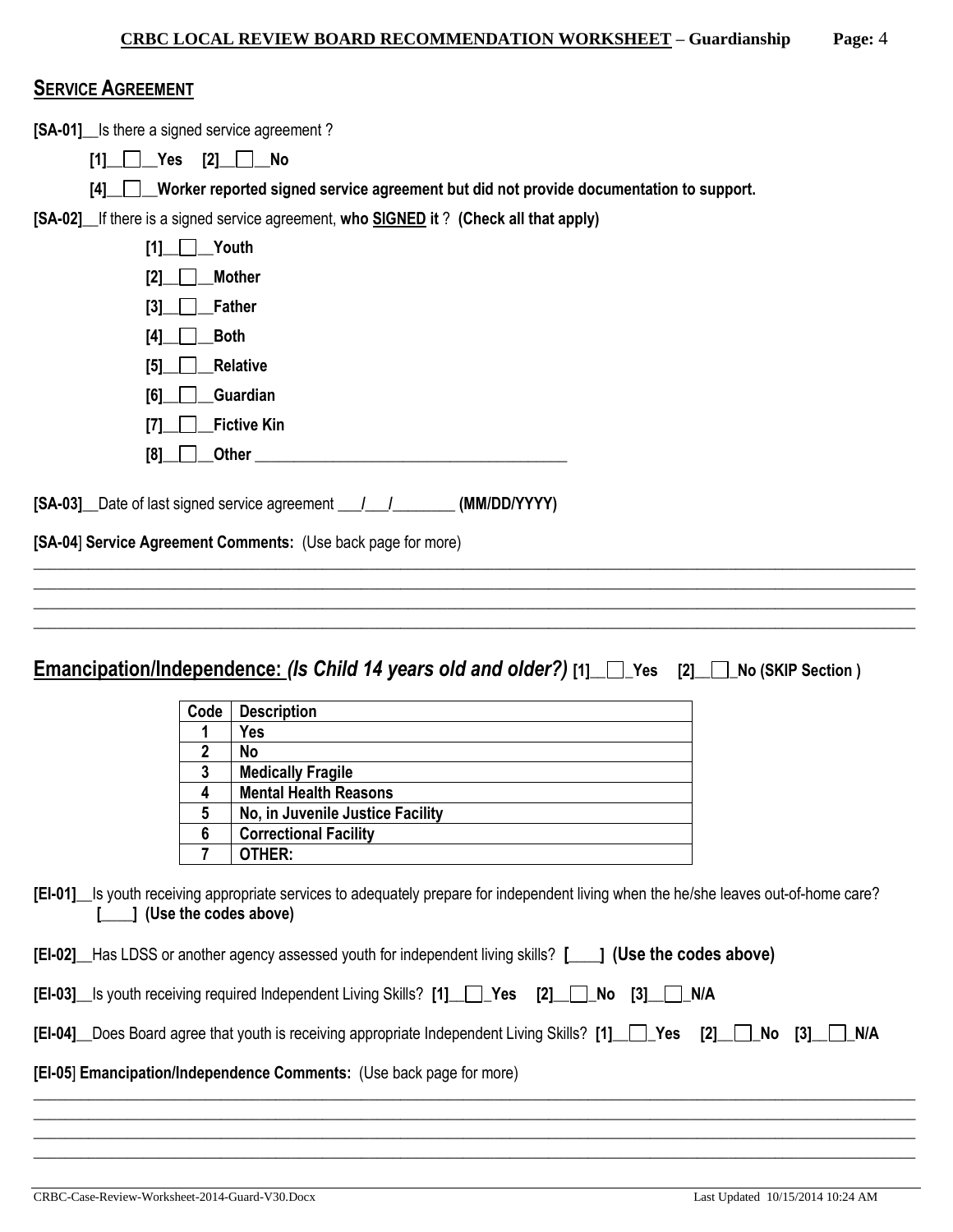## **Supportive Services**

Are appropriate services being offered to:

| [SS-A] Child:             | $[1]$ $\begin{array}{ c c c c c } \hline \end{array}$ $\begin{array}{ c c c c c } \hline \end{array}$ $\begin{array}{ c c c c c } \hline \end{array}$ $\begin{array}{ c c c c c } \hline \end{array}$ No |  |
|---------------------------|----------------------------------------------------------------------------------------------------------------------------------------------------------------------------------------------------------|--|
| [SS-B] Foster/Kin Family: | $[1]$ $\begin{array}{ccc} \end{array}$ Yes $[2]$ $\begin{array}{ccc} \end{array}$ No                                                                                                                     |  |
| [SS-C] __ Birth Family:   | $[1]$ $\begin{array}{ c c c c c } \hline \end{array}$ Yes $[2]$ $\begin{array}{ c c c c c } \hline \end{array}$ No                                                                                       |  |

**[3]**  $\Box$ **N/A (Not placed in foster family setting)** 

**(If YES, choose the services below)** 

| <b>DESCRIPTION</b>                      |            | <b>CHILD</b> |            | <b>FOSTER</b> |            | <b>BIRTH</b> |
|-----------------------------------------|------------|--------------|------------|---------------|------------|--------------|
| $[SS-01]$ $(1)$ Housing                 | [SS-CHO]   |              | $[SS-FHO]$ |               | [SS-BHO]   |              |
| $[SS-02]$ $(2)$ Medical                 | [SS-CME]   |              | [SS-FME]   |               | [SS-BME]   |              |
| [SS-03] (3) Mental Health               | [SS-CMH]   |              | [SS-FMH]   |               | [SS-BMH]   |              |
| [SS-04] (4) Educational                 | [SS-CED]   |              | [SS-FED]   |               | [SS-BED]   |              |
| $[SS-05]$ $(5)$ Employment              | [SS-CEM]   |              | [SS-FEM]   |               | [SS-BEM]   |              |
| [SS-06] (6) Special Needs               | [SS-CSN]   |              | [SS-FSN]   |               | [SS-BSN]   |              |
| [SS-07] (7) Referral to DDA             | $[SS-CDA]$ |              | $[SS-FDA]$ |               | [SS-BDA]   |              |
| [SS-08] (8) Referral to DORS            | [SS-CDR]   |              | [SS-FDR]   |               | [SS-BDR]   |              |
| [SS-09] (9) Other (Specify in Comments) | $[SS-COT]$ |              | [SS-FOT]   |               | [SS-BOT]   |              |
| $[SS-10]$ $(10)$ Visitation             | $[SS-COO]$ |              | $[SS-FOO]$ |               | [SS-BOO]   |              |
| [SS-11] (11) Substance Abuse            | $[SS-CSA]$ |              | $[SS-FSA]$ |               | $[SS-BSA]$ |              |

|  |  | [SS-12] _Does the Board recommend that the identified services continue during aftercare? [1] [ _ _ Yes [2] [ _ _ No |  |  |  |  |  |  |
|--|--|----------------------------------------------------------------------------------------------------------------------|--|--|--|--|--|--|
|--|--|----------------------------------------------------------------------------------------------------------------------|--|--|--|--|--|--|

**[SS-13**] \_\_**Supportive Services Comments:** (Use back page for more)

## **Siblings**

| [SB-02] Are siblings being reviewed together ? [1] $\Box$ Yes [2] $\Box$ No (If no explain in comments below)                                                                                                                        |  |  |  |  |
|--------------------------------------------------------------------------------------------------------------------------------------------------------------------------------------------------------------------------------------|--|--|--|--|
| [SB-03] Sibling Parent Name: <b>Campaign Contract Contract Contract Contract Contract Contract Contract Contract Contract Contract Contract Contract Contract Contract Contract Contract Contract Contract Contract Contract Con</b> |  |  |  |  |
|                                                                                                                                                                                                                                      |  |  |  |  |
| [SB-05] If siblings do not reside with child/youth, have efforts been made to place siblings together?<br>$[1]$ Yes $[2]$ No (If no, explain in comments below)                                                                      |  |  |  |  |
| [SB-06] Does child/youth have visits with siblings who do not reside together? [1] Pes [2] No (If no explain in comments below)                                                                                                      |  |  |  |  |
| [SB-07] Does child/youth have visits with siblings who are not in care? [1] T Yes [2] No (If no explain in comments below)<br>$ 3 $   Unknown                                                                                        |  |  |  |  |
| [SB-08] Sibling Comments: (Use back page for more)                                                                                                                                                                                   |  |  |  |  |
|                                                                                                                                                                                                                                      |  |  |  |  |

\_\_\_\_\_\_\_\_\_\_\_\_\_\_\_\_\_\_\_\_\_\_\_\_\_\_\_\_\_\_\_\_\_\_\_\_\_\_\_\_\_\_\_\_\_\_\_\_\_\_\_\_\_\_\_\_\_\_\_\_\_\_\_\_\_\_\_\_\_\_\_\_\_\_\_\_\_\_\_\_\_\_\_\_\_\_\_\_\_\_\_\_\_\_\_\_\_\_\_\_\_\_\_\_\_\_\_\_\_\_\_\_\_

\_\_\_\_\_\_\_\_\_\_\_\_\_\_\_\_\_\_\_\_\_\_\_\_\_\_\_\_\_\_\_\_\_\_\_\_\_\_\_\_\_\_\_\_\_\_\_\_\_\_\_\_\_\_\_\_\_\_\_\_\_\_\_\_\_\_\_\_\_\_\_\_\_\_\_\_\_\_\_\_\_\_\_\_\_\_\_\_\_\_\_\_\_\_\_\_\_\_\_\_\_\_\_\_\_\_\_\_\_\_\_\_\_ \_\_\_\_\_\_\_\_\_\_\_\_\_\_\_\_\_\_\_\_\_\_\_\_\_\_\_\_\_\_\_\_\_\_\_\_\_\_\_\_\_\_\_\_\_\_\_\_\_\_\_\_\_\_\_\_\_\_\_\_\_\_\_\_\_\_\_\_\_\_\_\_\_\_\_\_\_\_\_\_\_\_\_\_\_\_\_\_\_\_\_\_\_\_\_\_\_\_\_\_\_\_\_\_\_\_\_\_\_\_\_\_\_ \_\_\_\_\_\_\_\_\_\_\_\_\_\_\_\_\_\_\_\_\_\_\_\_\_\_\_\_\_\_\_\_\_\_\_\_\_\_\_\_\_\_\_\_\_\_\_\_\_\_\_\_\_\_\_\_\_\_\_\_\_\_\_\_\_\_\_\_\_\_\_\_\_\_\_\_\_\_\_\_\_\_\_\_\_\_\_\_\_\_\_\_\_\_\_\_\_\_\_\_\_\_\_\_\_\_\_\_\_\_\_\_\_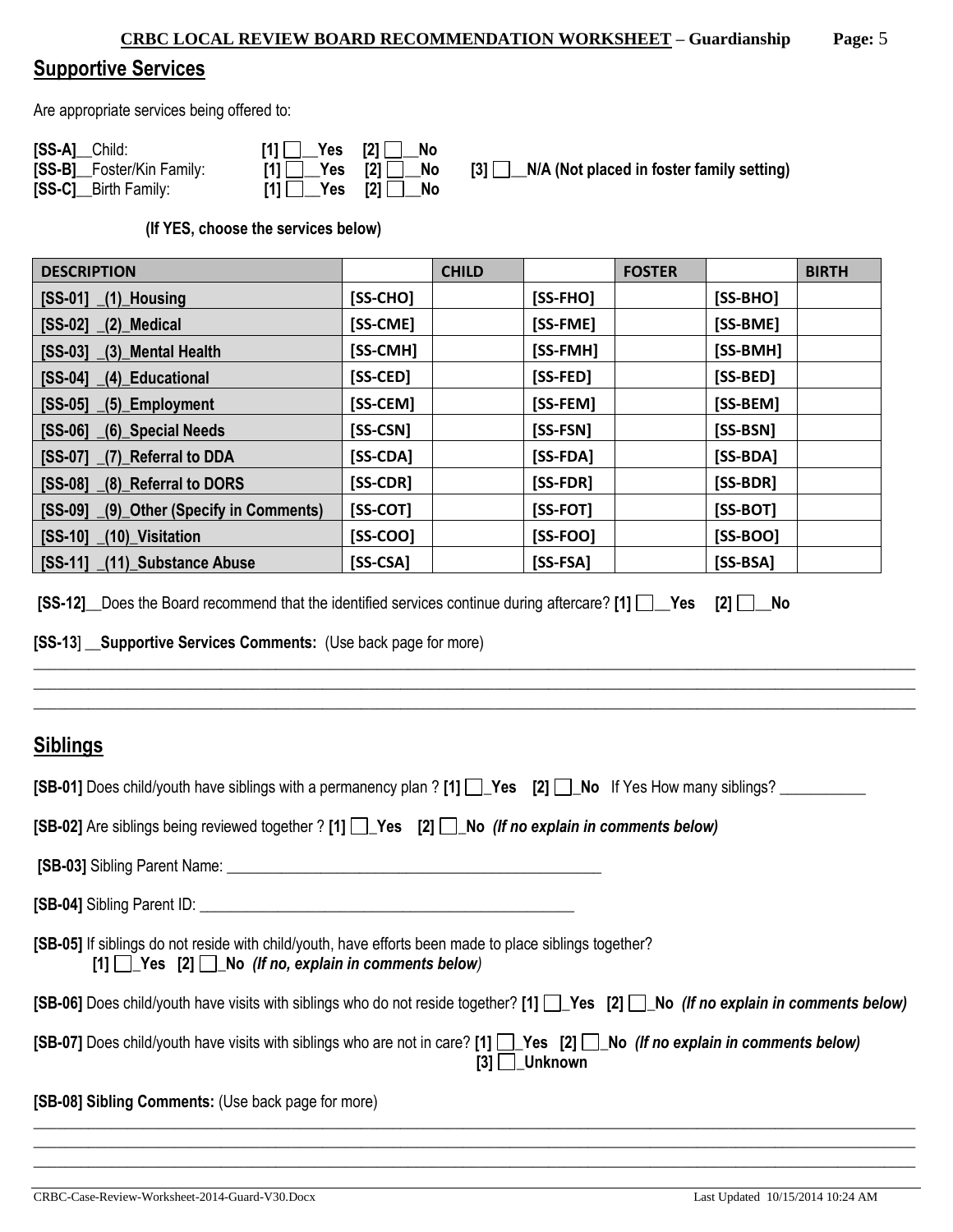## **LIVING ARRANGEMENT**

**[LA-02]** If child is currently in a Living Arrangement, where does the child reside: *(choose one)* **= [ ]**

| Code | <b>Description</b>                                                        |
|------|---------------------------------------------------------------------------|
|      |                                                                           |
| 00   | N/A                                                                       |
| 40   | College                                                                   |
| 41   | <b>Correctional Institution</b>                                           |
| 42   | <b>Halfway House</b>                                                      |
| 43   | Homeless Shelter                                                          |
| 44   | Own Home/Apartment                                                        |
| 45   | ICPC Adoptive Home (incoming) – DO NOT USE FOR Out of Home Placement      |
| 46   | <b>ICPC Foster Home (incoming) - DO NOT USE FOR Out of Home Placement</b> |
| 47   | Inpatient Psychiatric Care                                                |
| 48   | Inpatient Medical Care                                                    |
| 49   | <b>Job Corps</b>                                                          |
| 50   | Runway                                                                    |
| 51   | Relative Home - DO NOT USE FOR Out of Home Placement                      |
| 52   | Respite Care- Not Psychiatric Respite                                     |
| 53   | <b>Secure Detention Facility</b>                                          |
| 54   | Father's Home - DO NOT USE FOR Out of Home Placement                      |
| 55   | Father and Stepmother/Paramour - DO NOT USE FOR Out of Home Placement     |
| 56   | Mother's Home - DO NOT USE FOR Out of Home Placement                      |
| 57   | Mother and Father's Home - DO NOT USE FOR Out of Home Placement           |
| 58   | Mother and Stepfather/Paramour - DO NOT USE FOR Out of Home Placement     |
| 59   | Trial Home Visit (Aftercare)                                              |
| 99   | Other                                                                     |
|      |                                                                           |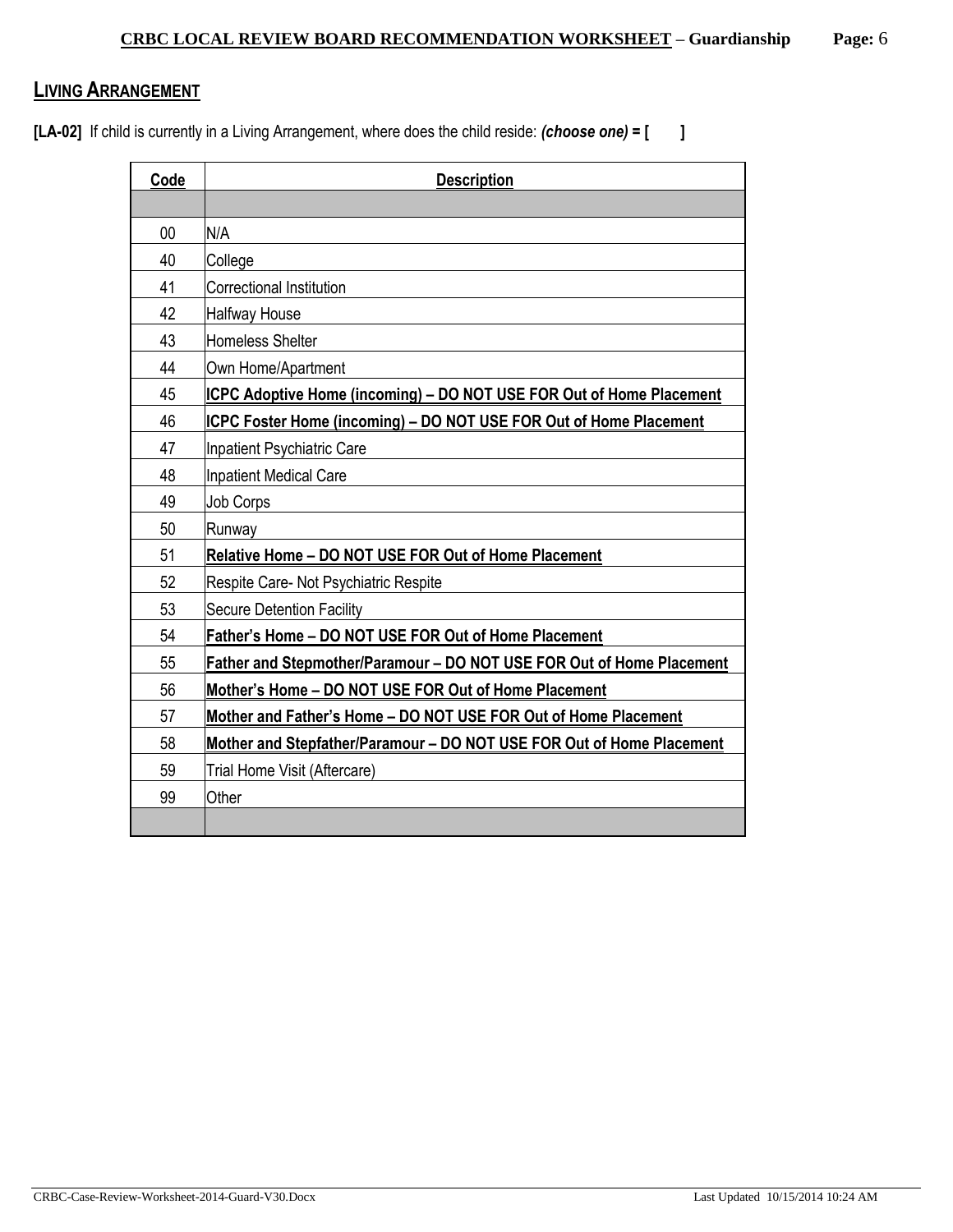## **Placement**

**(Use other and identify any category not listed below. If child is on runaway status and will return to one of the placement types listed below when returned check the appropriate category below)**.

**[PL-01]** Child's current placement is: *(choose one)* **= [ ]**

| Code | <b>Description</b>                                                                                                                                    |          | <b>Description</b>                                                                                         |
|------|-------------------------------------------------------------------------------------------------------------------------------------------------------|----------|------------------------------------------------------------------------------------------------------------|
|      | <b>Family Homes</b>                                                                                                                                   |          | <b>Group Homes</b>                                                                                         |
| 41   | <b>Emergency Foster Home Care</b>                                                                                                                     | 50       | <b>Alternative Living Units</b>                                                                            |
| 42   | Formal Kinship Care                                                                                                                                   | 51       | <b>Emergency Group Shelter Care</b>                                                                        |
| 43   | Intermediate Foster Care                                                                                                                              | 52       | <b>Residential Group Homes</b>                                                                             |
| 44   | Pre-Finalized Adoptive Home                                                                                                                           | 53       | Teen Mother Programs                                                                                       |
| 45   | Refugee Child                                                                                                                                         | 54       | <b>Therapeutic Group Homes</b>                                                                             |
| 46   | Regular Foster Care                                                                                                                                   | 55       | Independent Living Residential Program                                                                     |
| 47   | Restricted (Relative) Foster Care                                                                                                                     |          |                                                                                                            |
| 48   | <b>Treatment Foster Care</b>                                                                                                                          |          | <b>Residential Treatment Centers</b>                                                                       |
| 49   | Treatment Foster Care (Private)                                                                                                                       | 56       | <b>Residential Treatment Centers</b>                                                                       |
|      | <b>SILA</b>                                                                                                                                           |          |                                                                                                            |
|      | Relative                                                                                                                                              |          |                                                                                                            |
|      | Non-Relative                                                                                                                                          |          |                                                                                                            |
|      | Own Dwelling                                                                                                                                          |          |                                                                                                            |
|      |                                                                                                                                                       |          |                                                                                                            |
| 99   | <b>OTHER</b>                                                                                                                                          |          |                                                                                                            |
|      |                                                                                                                                                       |          |                                                                                                            |
|      | [PL-02] lf OTHER, please specify:                                                                                                                     |          |                                                                                                            |
|      | <b>[PL-03]</b> How many placements has child/youth had in the last 12 months?: $\Box$ None $\Box$ 1                                                   |          | 2<br>3<br>4 or more                                                                                        |
|      | [PL-04]_ls child/youth placed in their home jurisdiction? [1] □ Yes                                                                                   | $[2]$ No |                                                                                                            |
|      | [PL-05] IF NO above, what is the 2 digit jurisdiction placed in ? [                                                                                   |          |                                                                                                            |
|      |                                                                                                                                                       |          | <b>Placement Stability (Placement Change within Last 12 months (If no changes select N/A or No Change)</b> |
|      | [PS-01] Did Family Involvement Meeting (FIM) take place with most recent placement change?<br>$[1]$ $\Box$ Yes $[2]$ $\Box$ No $[3]$ $\Box$ No Change |          |                                                                                                            |
|      | [PS-02] For the most recent placement change, indicate the level of care for the new placement.                                                       |          |                                                                                                            |

[1]  $\Box$  No Change in last 12 months

 $[2]$   $\Box$  Less restrictive level of care

[3]  $\Box$  More restrictive level of care

 $[4]$   $\Box$  Same level of care.

[5]  $\Box$  Information not available should be selected if there is not enough information in the case file, or review participants in attendance do not have sufficient information to allow for an answer.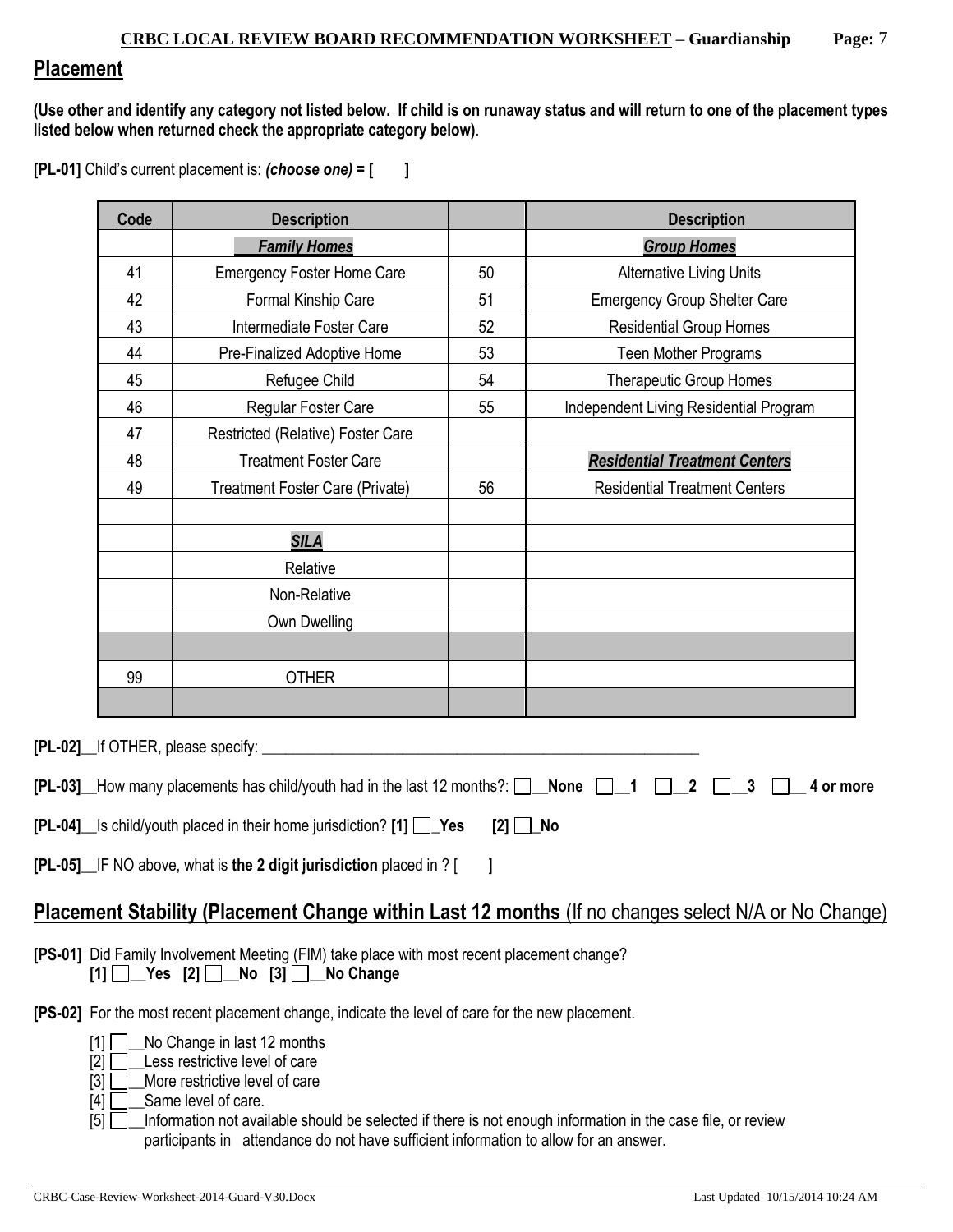#### **CRBC LOCAL REVIEW BOARD RECOMMENDATION WORKSHEET – Guardianship Page:** 8

- **[PS-02]** If the most recent placement change occurred for a positive reason, please indicate the primary reason below.
	- [1] **Transition towards Permanency Goal**
	- $[2]$   $\Box$  Placement with Relatives
	- $[3]$  Placement with Siblings
	- $[4]$  Other

[5] Not Applicable should be selected if the move did not occur for a positive reason, or the child did not experience a placement move in the past 12 months

- **[PS-03]** If the child's most recent placement change was primarily related to provider specific issues, please indicate the primary issue below.
	- [1] Provider home closed
	- [2] **D**\_Provider request (due to issues unrelated to the child)
	- [3] **Allegation of Provider Abuse/Neglect**
	- $[4]$   $\Box$  Founded incident of provider abuse/neglect
	- $[5]$  Other

[6]  $\Box$  Not Applicable should be selected if the placement change was not due to a provider specific issue, or the child did not experience a placement move in the past 12 months.

- [7]  $\Box$  Information not available should be selected if there is not enough information in the case file, or review participants in attendance do not have sufficient information to allow for an answer.
- **[PS-04]** If the child's most recent placement change was primarily related to the child's specific issues, please indicate the primary issue below.
	- $[1]$  Behavioral
	- $[2]$  Health
	- [3] **Threats of Harm to Self or Others**
	- [4] **D**\_Sexualized
	- $[5]$  Delinquent Behavior
	- $[6]$  Runaway
	- [7] **\_\_\_Hospitalization**
	- $[8]$  Other
	- [9]  $\Box$  Not Applicable should be selected if the reason for the most recent placement change was unrelated to any specific behavior on the part of the child, or the child did not experience a placement move in the past 12 months.
	- [0]  $\Box$  Information not available should be selected if there is not enough information in the case file, or review participants in attendance do not have sufficient information to allow for an answer.
- **[PS-05]** While the child/youth was in the placement from which they were moved, were placement specific services provided adequate to support the foster parent (e.g., transportation, respite care, foster family counseling)?
	- $[1] \Box$  Yes  $[2]$  No
	- **[3]**  $\Box$  **Not Applicable** should be selected if the child did not experience a placement change in the past 12 months, if the placement was from a shelter or temporary placement setting, or the child did not experience a placement move in the past 12 months.
	- **[4] \_\_Information not available** should be selected if there is not enough information in the case file, or review participants in attendance do not have sufficient information to allow for an answer.

**[PS-06]** For the current placement, is there information that indicates a match between the child's needs and the provider's ability

- to meet those needs?
- $[1]$   $\Box$  Yes
- **[2] \_\_No**
- **[3] \_\_N/A** *should not be used*. However, it is included on the instrument in the event a reviewer encounters an odd circumstance in which it would not make sense to select any other option, such as in the case of a child on runaway status.
- **[4] \_\_Information not available** should be selected if there is not enough information in the case file, or review participants in attendance do not have sufficient information to allow for an answer.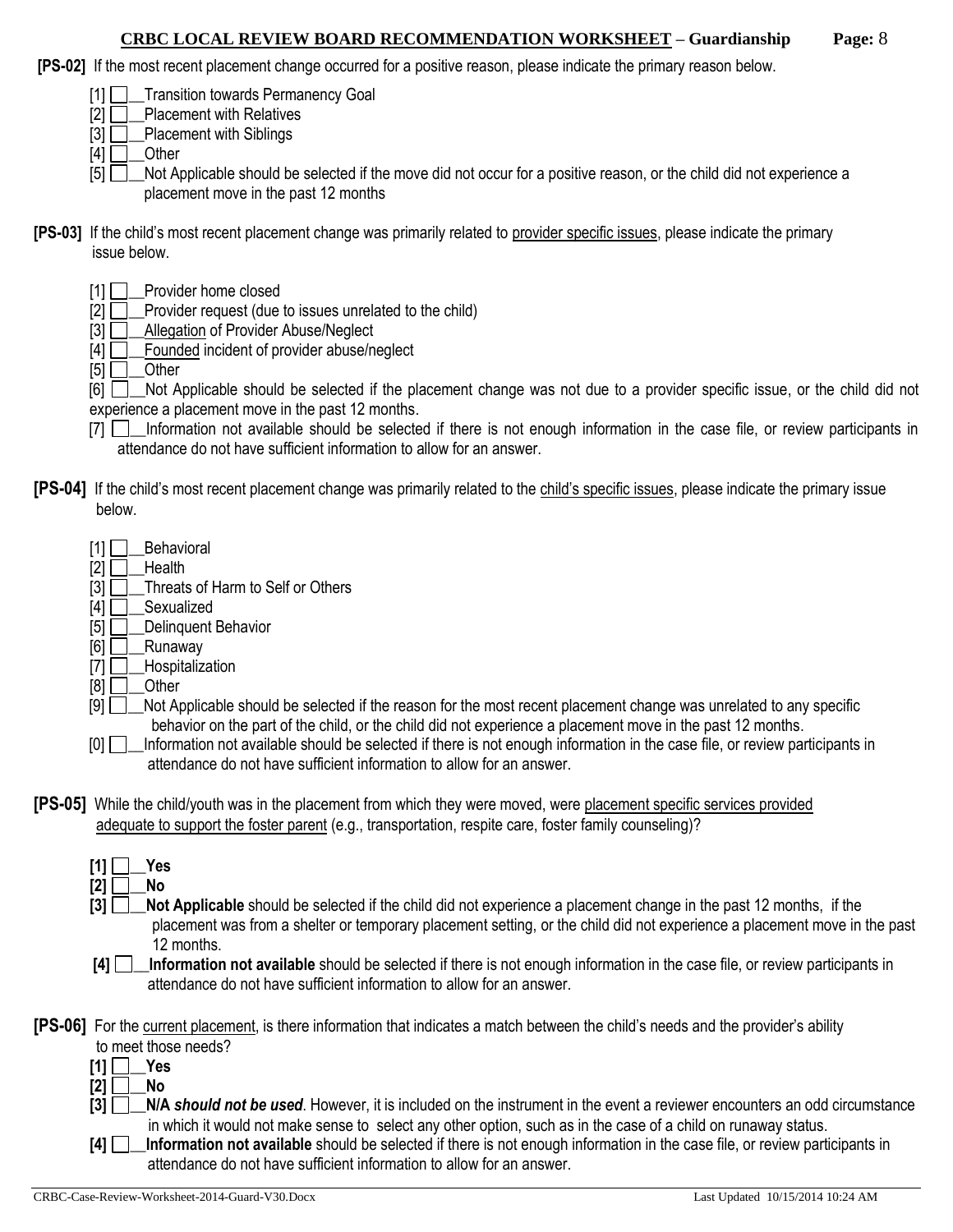## **CRBC LOCAL REVIEW BOARD RECOMMENDATION WORKSHEET – Guardianship Page:** 9

**Board's Placement Recommendations** (*Mandatory if the Board DISAGREES with the* placement *plan.)*

| <u>Board S Placement Recommendations</u> ( <i>Mandatory in the Board <u>DisAGREES</u> With the placement plan.)</i>                                                                                                                                                                                                                                                                              |  |  |  |  |  |  |  |
|--------------------------------------------------------------------------------------------------------------------------------------------------------------------------------------------------------------------------------------------------------------------------------------------------------------------------------------------------------------------------------------------------|--|--|--|--|--|--|--|
| [PS-07] [1] Yes, The Board Agrees with the Departments Placement plan.                                                                                                                                                                                                                                                                                                                           |  |  |  |  |  |  |  |
| No, The Board Disagrees with the Departments Placement plan.<br>[2]                                                                                                                                                                                                                                                                                                                              |  |  |  |  |  |  |  |
| If NO, what Placement Plan does the Board Recommend? And Why?                                                                                                                                                                                                                                                                                                                                    |  |  |  |  |  |  |  |
| [PS-08] __(Choose Placement Code from Placement Table) ___ [                                                                                                                                                                                                                                                                                                                                     |  |  |  |  |  |  |  |
|                                                                                                                                                                                                                                                                                                                                                                                                  |  |  |  |  |  |  |  |
|                                                                                                                                                                                                                                                                                                                                                                                                  |  |  |  |  |  |  |  |
| <b>Case Worker Visits</b>                                                                                                                                                                                                                                                                                                                                                                        |  |  |  |  |  |  |  |
| [CW-01] What is the frequency of caseworker contact/visits between the social worker and the child/youth? Choose from below:<br>[0]<br>_Daily<br>Once a week<br>[1]<br>More than once a week<br>[2]<br>[3]<br>Less than once a week, but at least twice a month<br>Less than twice a month, but at least once a month<br>[4]<br>Less than once a month<br>[5]<br>[6]<br>Never<br>Quartely<br>[7] |  |  |  |  |  |  |  |
| [ CW-02 ]_LDSS reports visits but is undocumented<br>$[1]$ $\Box$ Yes<br>[2]<br>- No                                                                                                                                                                                                                                                                                                             |  |  |  |  |  |  |  |
|                                                                                                                                                                                                                                                                                                                                                                                                  |  |  |  |  |  |  |  |
| Health and Mental Health (ALL AGES)<br>[HM-00] Does child/youth have developmental or other special needs? [1]<br>$ 2 $   $\lfloor$ No                                                                                                                                                                                                                                                           |  |  |  |  |  |  |  |
| [HM-01] Does child/youth have completed medical records? [1] Pes<br>$[2]$ $\Box$ No                                                                                                                                                                                                                                                                                                              |  |  |  |  |  |  |  |
|                                                                                                                                                                                                                                                                                                                                                                                                  |  |  |  |  |  |  |  |
| Did child/youth receive a comprehensive health assessment, including mental health and quality services in a timely manner to<br>[HM-02]___<br>address their needs? [1] $\Box$ Yes<br>$[2]$ No                                                                                                                                                                                                   |  |  |  |  |  |  |  |
| [HM-03] Does the child/youth take any prescription medications? [1] Pes<br>$[2]$ $\Box$ No                                                                                                                                                                                                                                                                                                       |  |  |  |  |  |  |  |
| [HM-04] Does child/youth take any psychotropic medication? [1] Pes<br>$[2]$ $\Box$ No                                                                                                                                                                                                                                                                                                            |  |  |  |  |  |  |  |
| [HM-05] If yes, date of last medication review                                                                                                                                                                                                                                                                                                                                                   |  |  |  |  |  |  |  |
| [HM-06] If child/youth has a mental health issue and is transitioning out of care do they have an identified plan to obtain services in the<br>mental health care system? $[1]$ $\Box$ Yes<br>[3] No Mental Health Issue [4] N/A<br>$[2]$ No                                                                                                                                                     |  |  |  |  |  |  |  |
| $[HM-07]$ Does child/youth have substance problems? $[1]$ $\Box$ Yes<br>_No<br>[2]                                                                                                                                                                                                                                                                                                               |  |  |  |  |  |  |  |
| [HM-08] Are substance abuse problems being addressed? [1] Pes<br><b>No Substance Abuse Problem</b><br>$[2]$ $\Box$ No<br>[3]                                                                                                                                                                                                                                                                     |  |  |  |  |  |  |  |
| [HM-09] Does Local Board Agree that substance abuse needs are being met ? [1] Yes<br>$[3]$ $\Box$ N/A<br>$[2]$ $\Box$ No                                                                                                                                                                                                                                                                         |  |  |  |  |  |  |  |
| [HM-10] Does the child/youth have any behavioral issues? [1] Pes<br>$[2]$ $\Box$ No                                                                                                                                                                                                                                                                                                              |  |  |  |  |  |  |  |
| <b>[HM-11]</b> Does Local Board Agree that health and mental health needs are being met ? [1] $\Box$ Yes<br>$[2]$ $\Box$<br>_No<br>[3]<br>∐_N/A                                                                                                                                                                                                                                                  |  |  |  |  |  |  |  |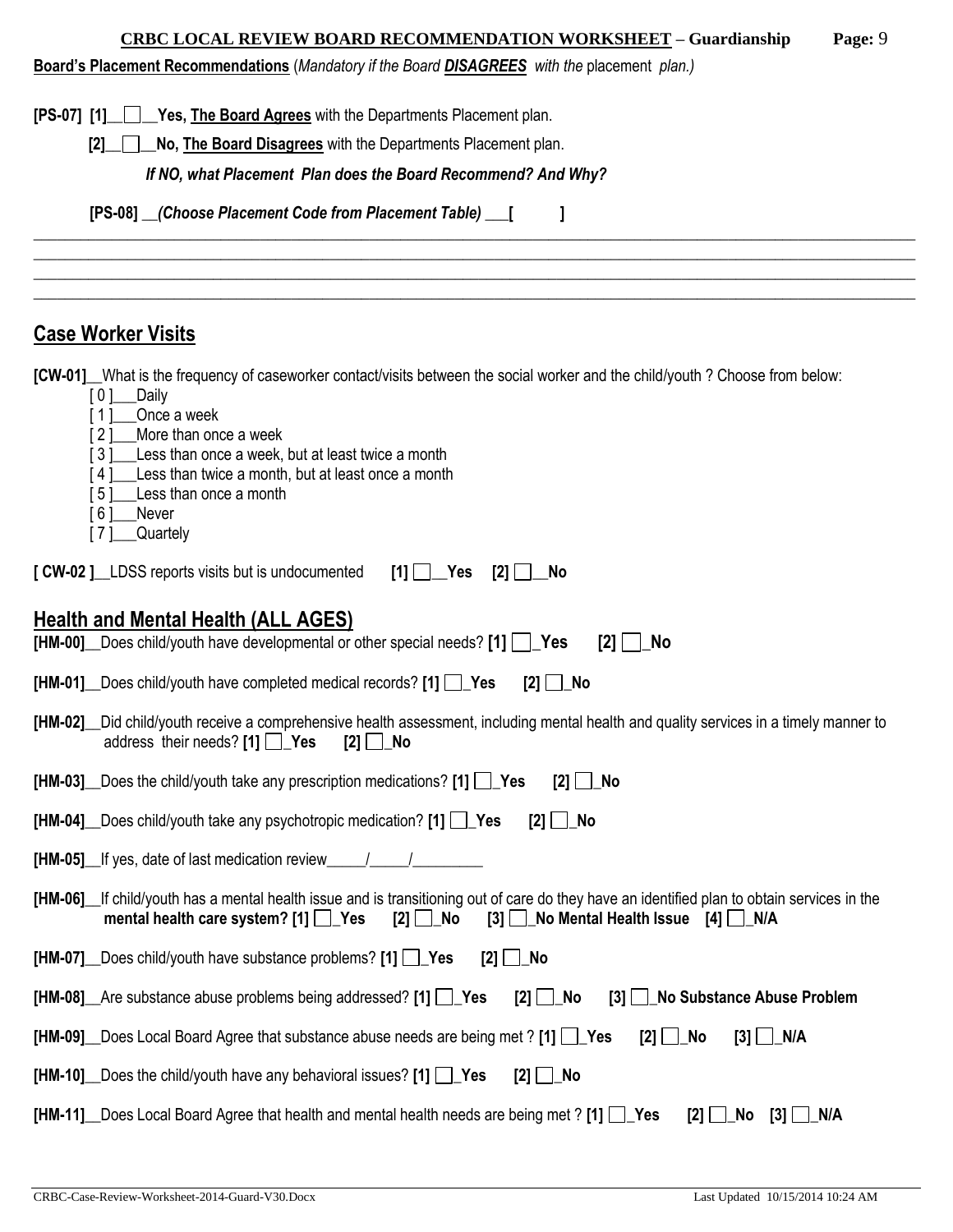| Page: $10$<br><b>CRBC LOCAL REVIEW BOARD RECOMMENDATION WORKSHEET - Guardianship</b><br>[HM-12] Health/Mental Health Comments: (Use back page for more)                                                                                                                                             |
|-----------------------------------------------------------------------------------------------------------------------------------------------------------------------------------------------------------------------------------------------------------------------------------------------------|
|                                                                                                                                                                                                                                                                                                     |
| <b>Education (ALL Ages)</b>                                                                                                                                                                                                                                                                         |
| <b>[ED-01]</b> Is child/youth enrolled in school or other educational/vocational program ? [1] $\Box$ Yes [2] $\Box$ No<br>$[3]$ $\Box$ N/A due to age                                                                                                                                              |
| <b>[ED-02]</b> Does child/youth have a 504 plan or IEP ? [1] $\Box$ Yes<br>[2] $□$ No                                                                                                                                                                                                               |
| <b>[ED-03]</b> If yes, is there a copy in the child's/youth's record ? [1] $\Box$ Yes<br>$[2]$ $\Box$ No                                                                                                                                                                                            |
| [ED-04] Does child/youth have concrete plan detailing how they will complete high school/GED/earn certificate program? (Age 15/16)<br>$[2]$ No<br>$[3]$ Not 15 or 16<br>$[1]$ $\Box$ Yes                                                                                                            |
| [ED-05] Does child/youth have concrete plan for postsecondary education /employment/training ? Includes FAFSA (Age17)<br>$[3]$ Not 17<br>$[1]$ $\Box$ Yes<br>$[2]$ $\Box$ No                                                                                                                        |
| <b>[ED-06]</b> If child/youth is pursing Higher education did they apply for FAFSA? (Age17)<br>[3] Not 17 [4] Not Pursuing Higher Education<br>$[1]$ $\Box$ Yes<br>$[2]$ No                                                                                                                         |
| [ED-07] Was child/youth referred for an ETV Grant?<br>$[1]$ $\Box$ Yes<br>[2] $□$ No                                                                                                                                                                                                                |
| [ED-08] s there a transition plan for child/youth with specific educational goals and financial assistance goals? (Age 17)<br>$[2]$ $\Box$ No<br>$[3]$ Mot 17<br>$[1]$ $\Box$ Yes                                                                                                                   |
| [ED-09] Does child/youth have access to postsecondary supportive services ?<br>$[1]$ $\Box$ Yes<br>$[2]$ $\Box$ No                                                                                                                                                                                  |
| [ED-10] If child/youth is disabled and exiting school are they aware of and engaged with community supports? (Age 20)<br>[5] Not Exiting School<br>$[1]$ $\Box$ Yes<br>$[2]$ No<br>$[3]$ Not 20<br><b>Not Disabled</b><br>$\lceil 4 \rceil \rceil$<br>(If NO above, Enter REASON in Comments below) |
| [ED-11] Does Local Board Agree that child/youth is being appropriately prepared to meet educational goals?<br>$[1]$ $\Box$ Yes<br>$[2]$ $\Box$ No                                                                                                                                                   |
| [ED-12] Education Comments                                                                                                                                                                                                                                                                          |
|                                                                                                                                                                                                                                                                                                     |
| <b>READY BY 21 (TRANSITIONING YOUTH)</b>                                                                                                                                                                                                                                                            |
| <b>Employment</b> (14 and older)                                                                                                                                                                                                                                                                    |

|                                  | <b>[EM-01]</b> Is child/youth currently participating in paid or unpaid work experience? |
|----------------------------------|------------------------------------------------------------------------------------------|
| $[1]$ $\Box$ Yes $[2]$ $\Box$ No |                                                                                          |

|  | [EM-02] Is child/youth currently participating in paid or unpaid work experience that is relevant to career field of chioice? |  |
|--|-------------------------------------------------------------------------------------------------------------------------------|--|
|  | [1] [1] Yes [2] [1] No [3] [1] Unknown (Enter REASON in Comments below)                                                       |  |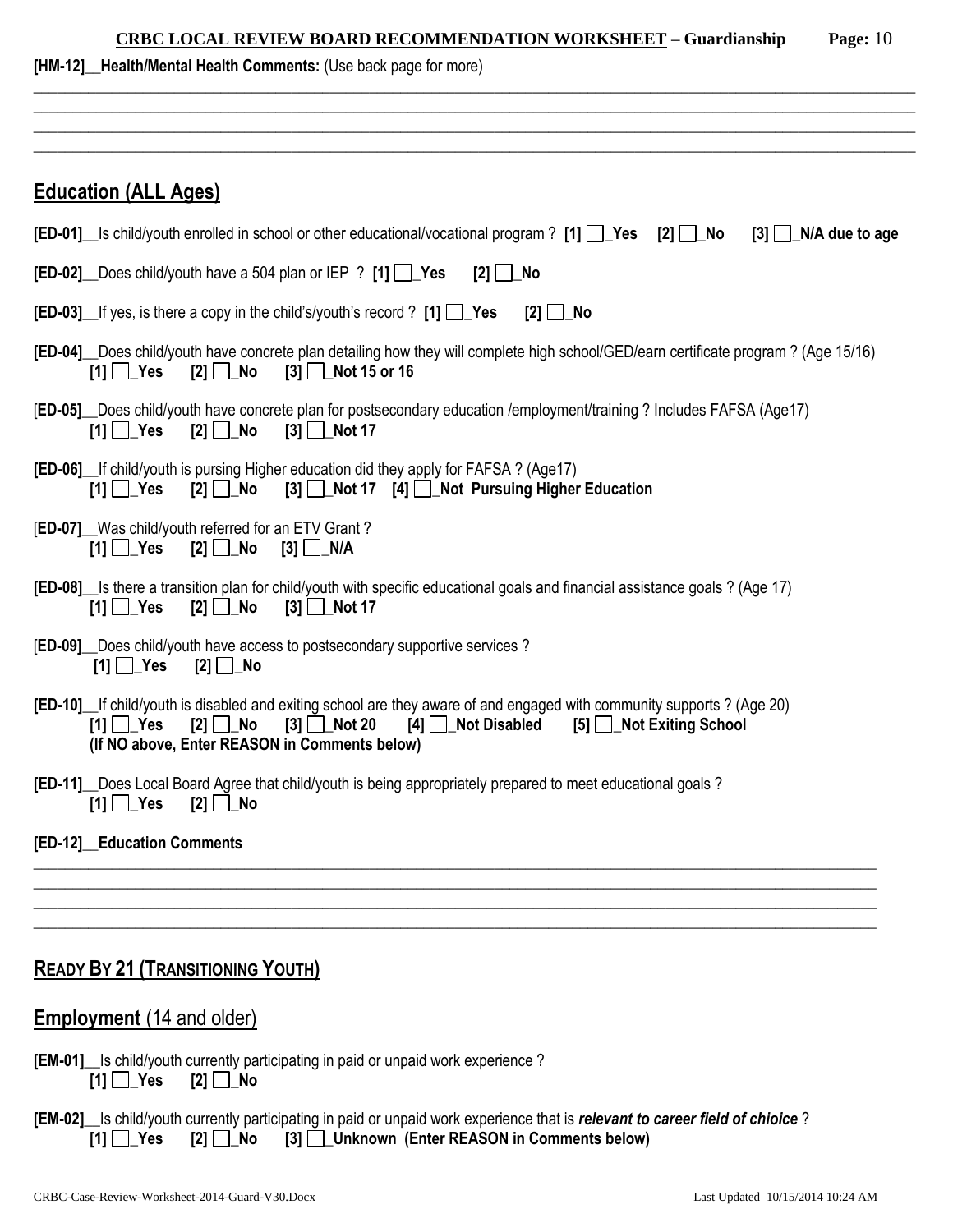| <b>CRBC LOCAL REVIEW BOARD RECOMMENDATION WORKSHEET - Guardianship</b><br>Page: $11$                                                                                                               |
|----------------------------------------------------------------------------------------------------------------------------------------------------------------------------------------------------|
| [EM-03] Has caseworker referred child/youth to summer or year round training and employment opportunities through MD Rise?<br>[3] <b>Not Eligible due to age</b><br>$[1]$ $\Box$ Yes               |
| [EM-04] If child/youth is 20 years old and employed are they earning a living wage ? (\$10hr)<br>$[2] \ \Box$ No<br>$[3]$ Not 20 $[4]$ Not Employed<br>$[1]$ $\Box$ Yes<br>$[5]$ Unknown           |
| [EM-05] _ Does Local Board Agree that child/youth is being appropriately prepared to meet employment goals?<br>$[2]$ No<br>$[3] \Box N/A$<br>$[1]$ $\Box$ Yes                                      |
| [EM--06]_Employment Comments                                                                                                                                                                       |
|                                                                                                                                                                                                    |
| <b>Housing</b>                                                                                                                                                                                     |
| <b>[HT-01]</b> For youth transitioning out of care, has housing been specified?<br>[3] Not Transitioning Out of Care<br>$[1]$ $\Box$ Yes<br>$[2]$ No<br>$[4]$ N/A                                  |
| [HT-02] For youth transitioning was information on alternative housing options provided?<br>$[2]$ $\Box$ No<br>[3] Not Transitioning Out of Care<br>$[1]$ $\Box$ Yes<br>$[4]$ $\Box$ N/A           |
| [HT-03] Does Local Board Agree with the transitional housing plan?<br>$[2] \square$ No<br>[3] Not Transitioning Out of Care<br>$[1] \square$ Yes<br>$[4]$ $\Box$ N/A                               |
| [HT-04]__Housing Comments                                                                                                                                                                          |
|                                                                                                                                                                                                    |
| [RD-01] Does Local Board Agree that the youth is being appropriately prepared for Transition out of care?<br>[3] Not Transitioning Out of Care<br>[2] <b>∐_No</b><br>$[1]$ Yes<br>$[4]$ $\Box$ N/A |
| <b>COURT</b>                                                                                                                                                                                       |
| (MM/DD/YYYY)                                                                                                                                                                                       |
| [CT-02] When is the next court date? $\frac{1}{\sqrt{1-\frac{1}{2}}}\$ (MM/DD/YYYY)                                                                                                                |
| [CT-03] Court Comments: (Use back page for more)                                                                                                                                                   |
|                                                                                                                                                                                                    |
| [CT-04] Does child/youth have a Court Appointed Special Advocate (CASA)? [1] [ Yes [2] [ No                                                                                                        |
| [CT-05] Are there mandates from the court? [1] $\Box$ Yes (If yes, explain in comments) [2] $\Box$ No                                                                                              |
| [CT-06] Mandates Comments: (Use back page for more)                                                                                                                                                |
|                                                                                                                                                                                                    |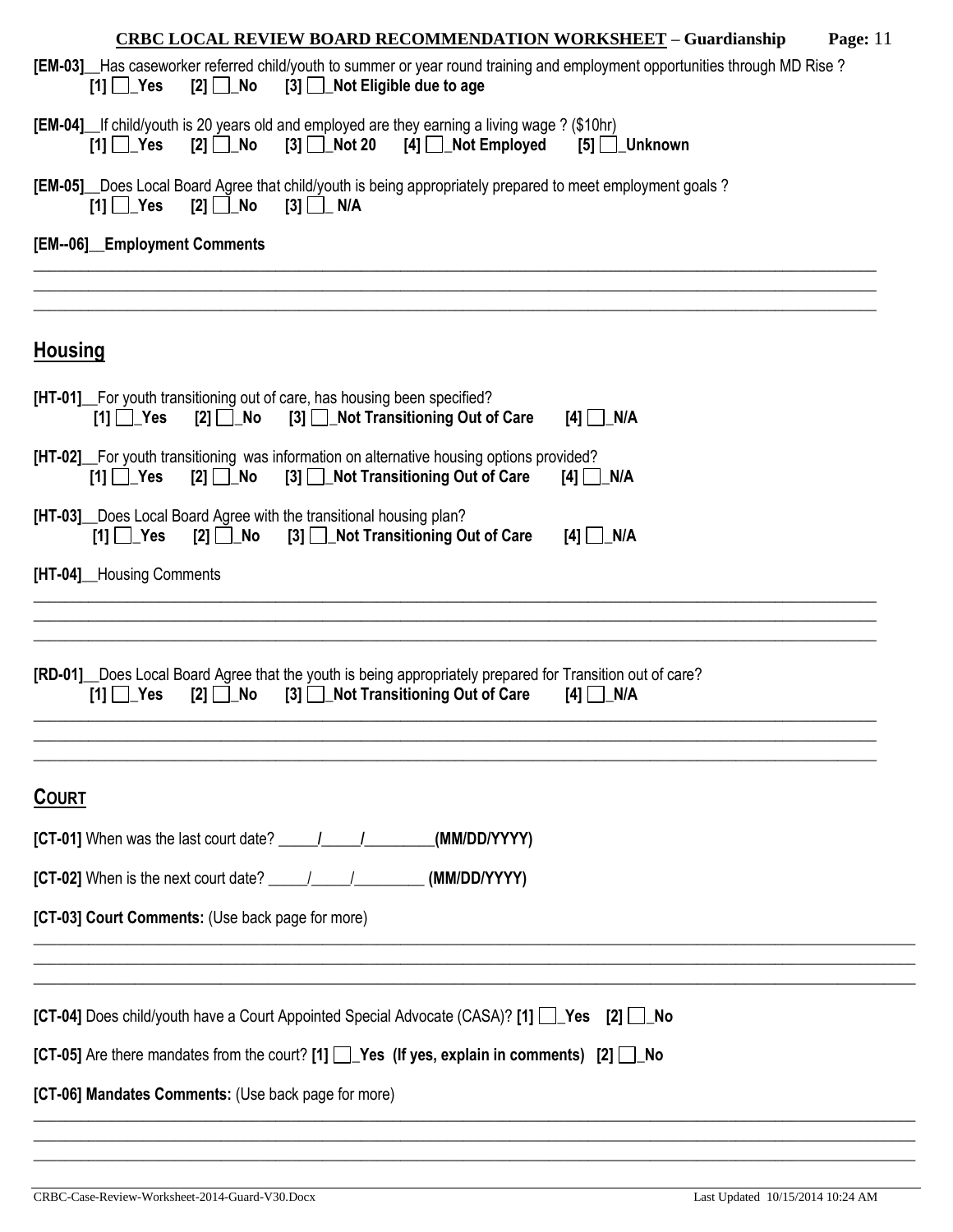\_\_\_\_\_\_\_\_\_\_\_\_\_\_\_\_\_\_\_\_\_\_\_\_\_\_\_\_\_\_\_\_\_\_\_\_\_\_\_\_\_\_\_\_\_\_\_\_\_\_\_\_\_\_\_\_\_\_\_\_\_\_\_\_\_\_\_\_\_\_\_\_\_\_\_\_\_\_\_\_\_\_\_\_\_\_\_\_\_\_\_\_\_\_\_\_\_\_\_\_\_\_\_\_\_\_\_\_\_\_\_\_\_ \_\_\_\_\_\_\_\_\_\_\_\_\_\_\_\_\_\_\_\_\_\_\_\_\_\_\_\_\_\_\_\_\_\_\_\_\_\_\_\_\_\_\_\_\_\_\_\_\_\_\_\_\_\_\_\_\_\_\_\_\_\_\_\_\_\_\_\_\_\_\_\_\_\_\_\_\_\_\_\_\_\_\_\_\_\_\_\_\_\_\_\_\_\_\_\_\_\_\_\_\_\_\_\_\_\_\_\_\_\_\_\_\_ \_\_\_\_\_\_\_\_\_\_\_\_\_\_\_\_\_\_\_\_\_\_\_\_\_\_\_\_\_\_\_\_\_\_\_\_\_\_\_\_\_\_\_\_\_\_\_\_\_\_\_\_\_\_\_\_\_\_\_\_\_\_\_\_\_\_\_\_\_\_\_\_\_\_\_\_\_\_\_\_\_\_\_\_\_\_\_\_\_\_\_\_\_\_\_\_\_\_\_\_\_\_\_\_\_\_\_\_\_\_\_\_\_

**[CT-07]** Is there evidence in the child's/youth's case record of follow-up with regards to court orders/mandates? **[1] \_Yes [2] \_No [3] \_No Court Order Mandates**

If yes dates:

| $[CI-08]$<br>(data#1) | (MM/DD/YYYY) |
|-----------------------|--------------|
| $[CI-09]$<br>(data#2) | (MM/DD/YYYY) |
| $[CI-10]$<br>(data#3) | (MM/DD/YYYY) |
| $[CI-11]$<br>(date#4) | (MM/DD/YYYY) |

**[CT-12] Court Order Comments:** (Use back page for more)

#### **RISK INDICATORS**

| [RI-00] Are there any indicators of risk ?: [1] [D_Yes [2] D_No (SKIP to SAFETY)                         |
|----------------------------------------------------------------------------------------------------------|
|                                                                                                          |
| $\begin{bmatrix} RI-01 \end{bmatrix}$ $\begin{bmatrix} 1 \end{bmatrix}$ a CPS report is under review     |
| $[RI-02]$ [2] Abuse (for this child in home)                                                             |
| found to be $[\text{RI-03}] \quad$ (I) indicated $[\ ]$ (U) unsubstantiated for this child in this home  |
| $[RI-04]$ [3] Neglect (for this child in home)                                                           |
| found to be $[RI-05]$ $\Box$ $(I)$ indicated $\Box$ $(U)$ unsubstantiated for this child in this home    |
| [RI-06] [4] Abuse (for another child in home)                                                            |
| found to be $[RI-07]$ $\Box$ $(I)$ indicated $\Box$ $(U)$ unsubstantiated for another child in this home |
| [RI-08] [5] Neglect (for another child in home)                                                          |
| found to be $[RI-09]$ $\Box$ $(I)$ indicated $\Box$ $(U)$ unsubstantiated for another child in this home |
| <b>[RI-10]</b> [6] There a risk of domestic violence occurring in this household                         |
| <b>[RI-11]</b> [7] Parental visits subject the child to risk                                             |
| <b>[RI-12]</b> [8] A household member has history of violence, child abuse, or child neglect             |
| <b>[RI-13]</b> [9] Belief that a caregiver in this home is suspected of having a substance abuse problem |

*Board's Risk Indicator Comments/Recommendations:* 

### **SAFETY PROTOCOLS**

|  |  | [SA-01] Is there a SafeC in the record? [1] [ Yes [2] [ No |  |  |  |  |  |
|--|--|------------------------------------------------------------|--|--|--|--|--|
|--|--|------------------------------------------------------------|--|--|--|--|--|

**[SA-02] If there are INDICATORS of RISK, has applicable safety assessments and child protection protocols been followed ?**   $[1]$   $[2]$   $[2]$   $[3]$   $[4]$   $[5]$   $[5]$   $[6]$   $[6]$   $[7]$   $[8]$   $[8]$   $[6]$   $[6]$   $[6]$   $[6]$   $[6]$   $[6]$   $[6]$   $[6]$   $[6]$   $[6]$   $[6]$   $[6]$   $[6]$   $[6]$   $[6]$   $[6]$   $[6]$   $[6]$   $[6]$   $[6]$   $[6]$   $[6]$   $[6]$   $[6]$   $[6]$ 

\_\_\_\_\_\_\_\_\_\_\_\_\_\_\_\_\_\_\_\_\_\_\_\_\_\_\_\_\_\_\_\_\_\_\_\_\_\_\_\_\_\_\_\_\_\_\_\_\_\_\_\_\_\_\_\_\_\_\_\_\_\_\_\_\_\_\_\_\_\_\_\_\_\_\_\_\_\_\_\_\_\_\_\_\_\_\_\_\_\_\_\_\_\_\_\_\_\_\_\_\_\_\_\_\_\_\_\_\_\_\_\_ \_\_\_\_\_\_\_\_\_\_\_\_\_\_\_\_\_\_\_\_\_\_\_\_\_\_\_\_\_\_\_\_\_\_\_\_\_\_\_\_\_\_\_\_\_\_\_\_\_\_\_\_\_\_\_\_\_\_\_\_\_\_\_\_\_\_\_\_\_\_\_\_\_\_\_\_\_\_\_\_\_\_\_\_\_\_\_\_\_\_\_\_\_\_\_\_\_\_\_\_\_\_\_\_\_\_\_\_\_\_\_\_

- **[SA-03] 11** required CPS report not filed
- **[SA-04]**  $\boxed{\phantom{1}\phantom{1}}$  [2] child's case worker has not completed an inventory of who lives in the house
- **[SA-05]**  $\Box$  **[3]** required visits with child have not occurred
- **[SA-06] \_[4]\_**foster home recon overdue
- **[SA-07]**  $\boxed{)}$  [5] placement agency has not filed required quarterly report
- **[SA-08] [6] abuse/investigation pending**
- **[SA-09] 17]** neglect Investigation is pending
- **[SA-10] \_[8]\_**required procedures not completed

| [SA-11] Is there a safety plan? [1] $\Box$ Yes [2] $\Box$ No [3] $\Box$ N/A                                 |  |  |
|-------------------------------------------------------------------------------------------------------------|--|--|
| [SA-12] If Yes, has the safety plan been: [1] $\Box$ __fully implemented [2] $\Box$ __partially implemented |  |  |